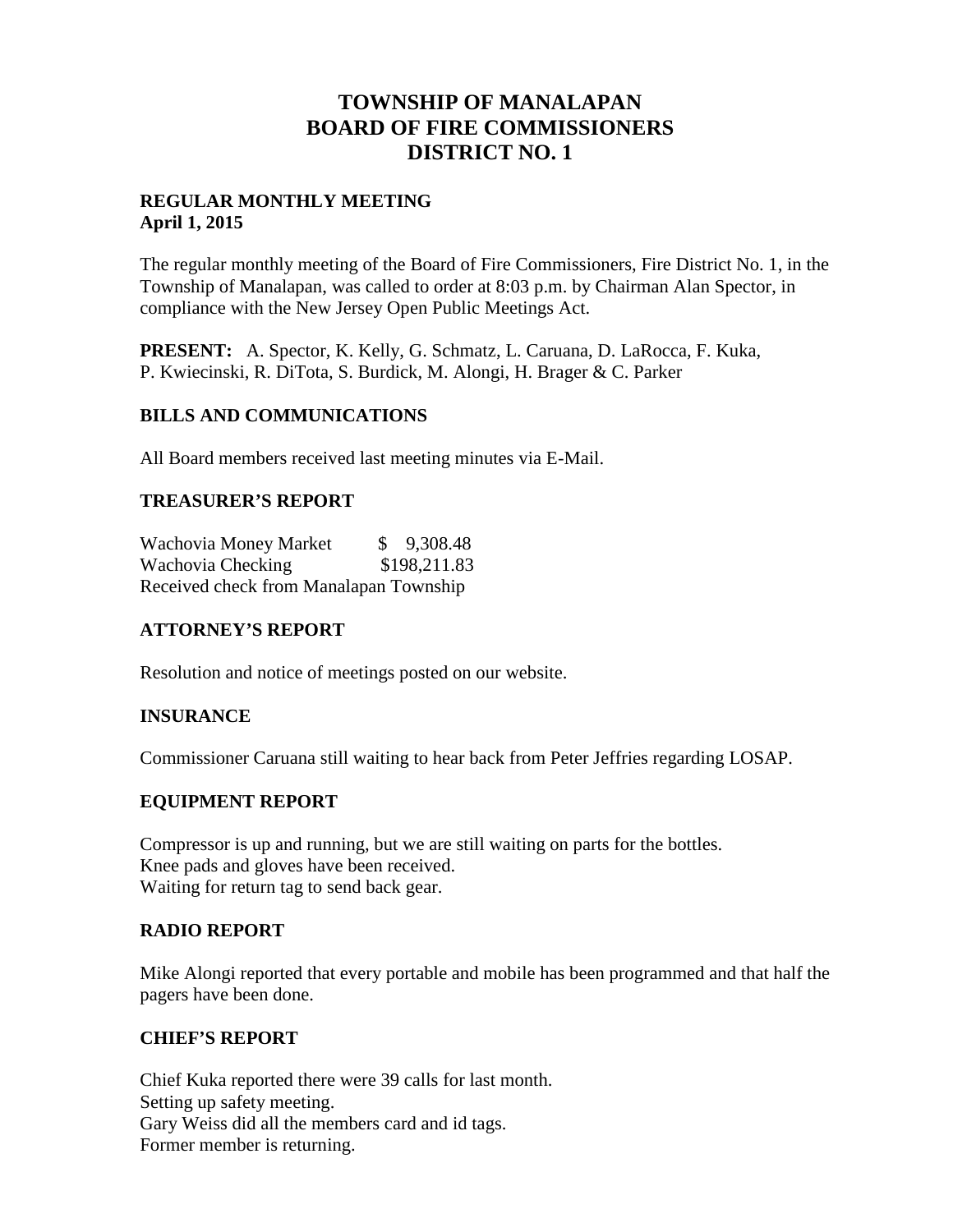## **TRUCK REPORT**

26-1-80 – still waiting for the tower to come back.

#### **ASSOCIATION REPORT**

Steve Burdick still has not heard back from anyone regarding the audit. CSS is coming out to install the software.

## **TRUSTEES' REPORT**

No report.

#### **OLD BUSINESS**

See attached.

#### **NEW BUSINESS**

Commissioner Kelly made a motion to pay all vouchers; this was seconded by Commissioner LaRocca. All voted aye.

Commissioner Kelly made a motion not to exceed \$3,500 to purchase 6 Minotor 6 pagers from MidState Mobile; this was seconded by Commissioner Schmatz. All voted aye.

Commissioner Kelly made a motion not to exceed \$4,500 for 3 upcoming training classes; this was seconded by Commissioner Spector. All voted aye.

Commissioner Spector made a motion not to exceed \$1,400 to purchase fire prevention items; this was seconded by Commissioner LaRocca. All voted aye.

Commissioner Kelly made a motion for \$636 to Cooper Power Systems for the maintenance contract on the generator at the Main House; this was seconded by Commissioner Schmatz. All voted aye.

Commissioner Schmatz made a motion not to exceed \$1,700 to purchase 1 gas meter; this was seconded by Commissioner Caruana. All voted aye.

Commissioner Kelly read a letter received from the Department of Community Affairs regarding Fire Officer Requirements.

Meeting opened to the public at 8:45 P.M.

A motion was made by Commissioner Schmatz to adjourn; it was seconded by Commissioner Kelly and all voted aye.

Meeting adjourned at 8:46 P.M.

Respectfully submitted, Kenneth Kelly, Clerk